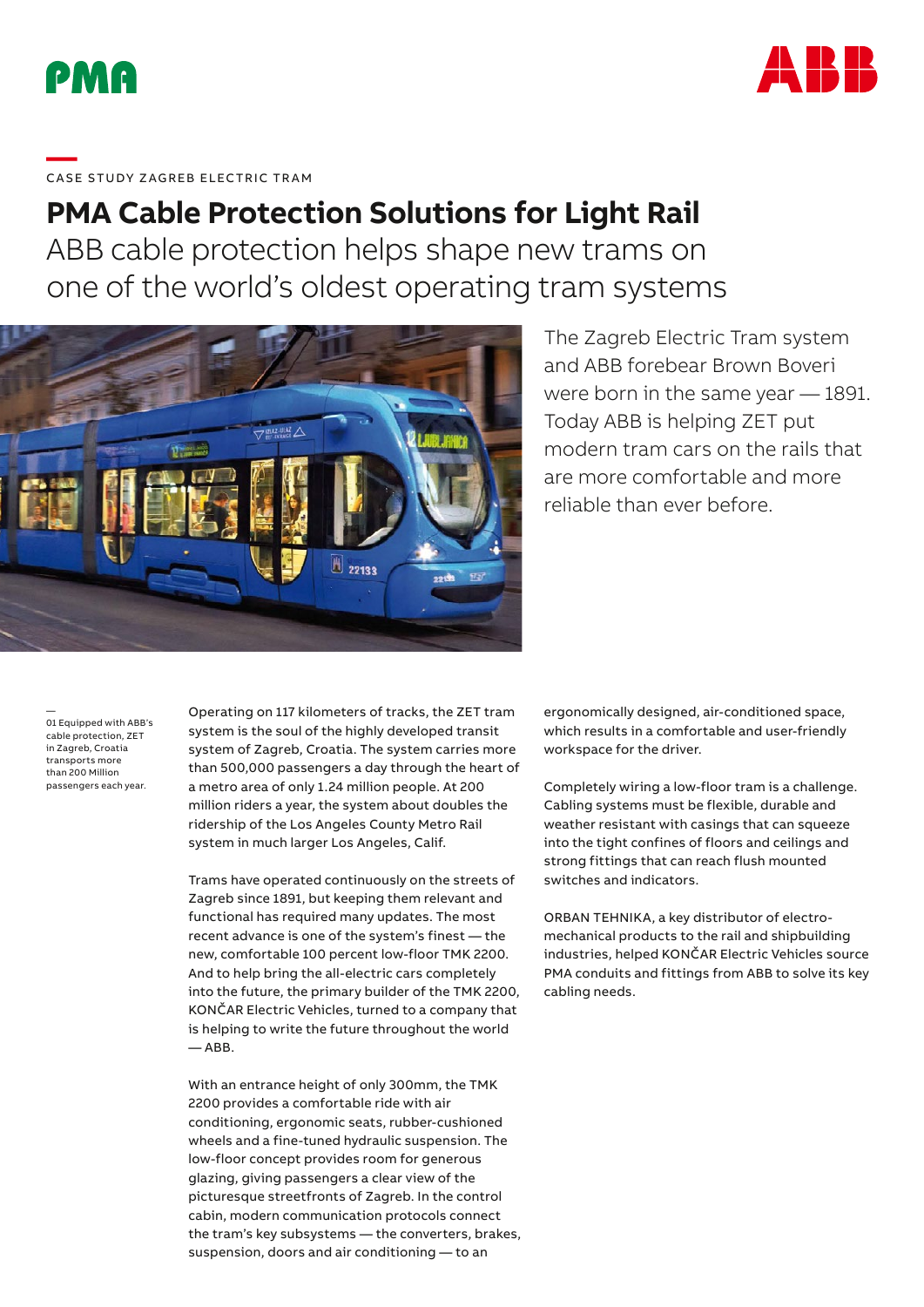



— 01

— 01 Flexible PMA conduits fit easily on roof installations, and show a high weather resistance, especially against UV radiation.

— 02 Outdoor connectors provide the highest grade of safety and sealing

As a result, tough PMAFLEX conduit with PMAFIX polyamide coated fittings are used for the roof and underframe applications of the TMK 2200, including connections that run through couplings to the bogie.

— 02

For the most exposed outdoor applications, the trams use PCS conduits from PMA with metalthreaded IP68 fittings for a tight grip.

Inside the cars, flexible yet strong VAML conduits carry the workload, aided by a wide range of connectors, Y and T pieces, supporters and accessories that have helped the tram's design engineers work their way through configuration issues.

"Low-floor tram cabling systems must be flexible, durable and weather resistant"

KONČAR requested a durability of at least 15 years for all products — a standard that ABB was able to meet or exceed.

Altogether, more than 126 km of PMA conduits and 51,000 fittings have been used to produce TMK 2200 trams for Zagreb's tram system. ZET ordered 140 five-car trams for delivery between 2005 and 2010, and shorter three-car trams are in the offing as well.

In projects ranging from the longest railway tunnel in the world to the mountain-climbing Rhaetian Railway line of the Swiss Alps, ABB's tough PMA cable protection systems are playing a key role in building the railways of the future.

From thousands of available PMA products, railroad design engineers can find solutions for a wide variety of tough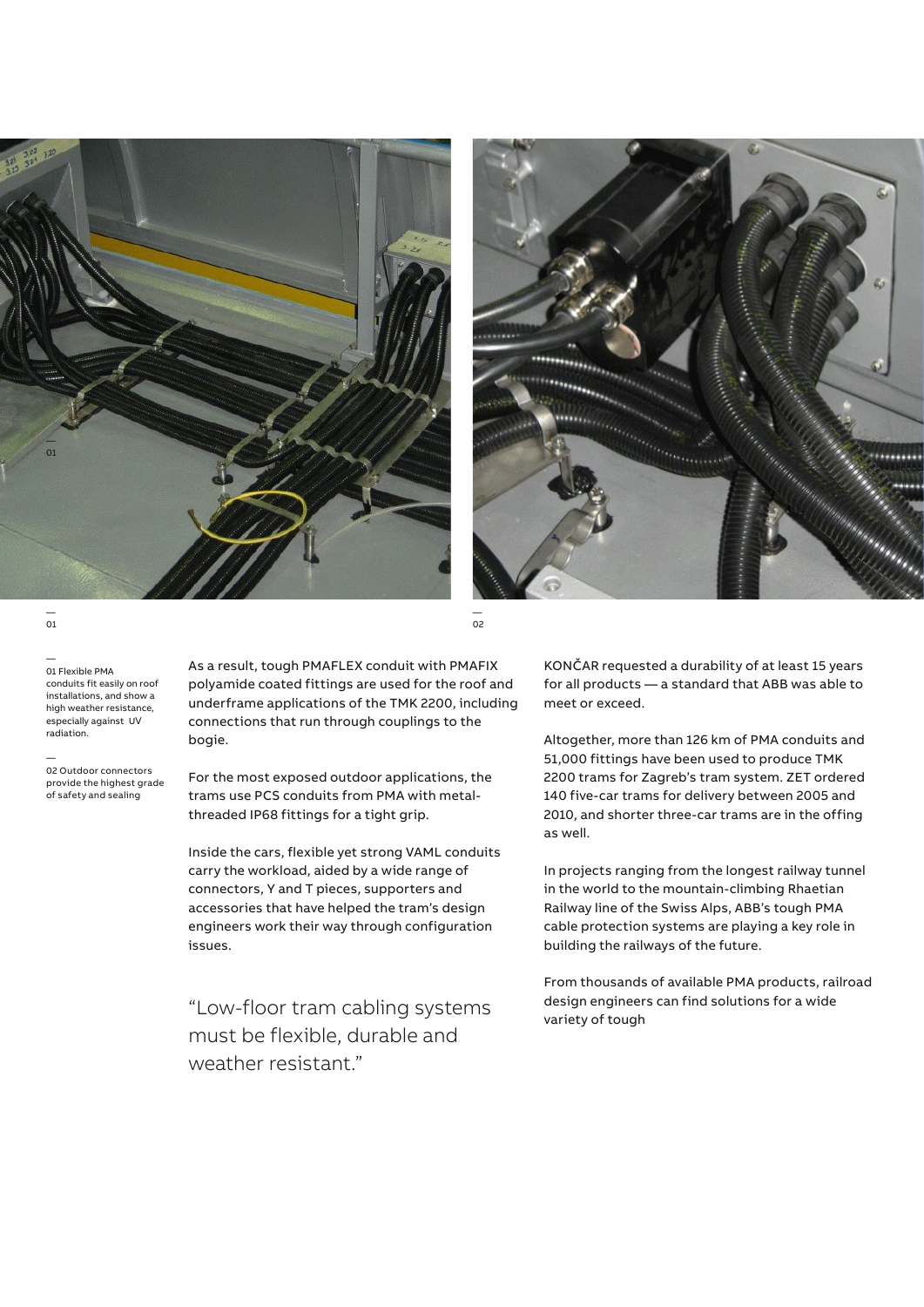installation problems, ranging from wiring for outdoor signals to protecting railcar connection cables from grit, moisture, constant flexion and wide temperature variations. The quality and variety of the PMA product lines are backed further by ABB's reliable supply and exemplary technical support, all of which helps railroad engineers maintain their infrastructure efficiently and for the long term.

**Products designed to withstand fire and ice**

PMA polyamide-based cable protection systems offer superior protection against a variety of hazards. PMA products comply with all relevant fire prevention standards, including the new EN 45545 specifications. The flexible conduit lines resist chipping from ice or rock strikes, and some varieties are temperature tolerant down to – 50 degrees C.

"PMA conduits and related accessories from ABB proved their exceptional reliability during safety checks for more than 10 years," said Mr. Davorin Orban, managing director at ORBAN TEHNIKA, ABB distributor in Croatia.

"KONČAR Electric Vehicles, as producer of the lowfloor tram TMK 2200, is extremely satisfied during the maintenance period of over 12 years with excellent PMA products' resistance to numerous environmental influences, particularly with its resistance to UV and cleaning agents," said Mr. Ivica Grskovic, head of the Electrical Control and Communications Division at KONČAR Electric Vehicles.





— 02 Lower speed traction vehicles such as trams,

01 PMA conduit is designed to withstand the constant flexion of tram car connections.

—

metros and monorails are capital goods that need to be planned and evaluated for cost efficiency. Durable PMA cable protection minimizes the need for repairs and replacements.